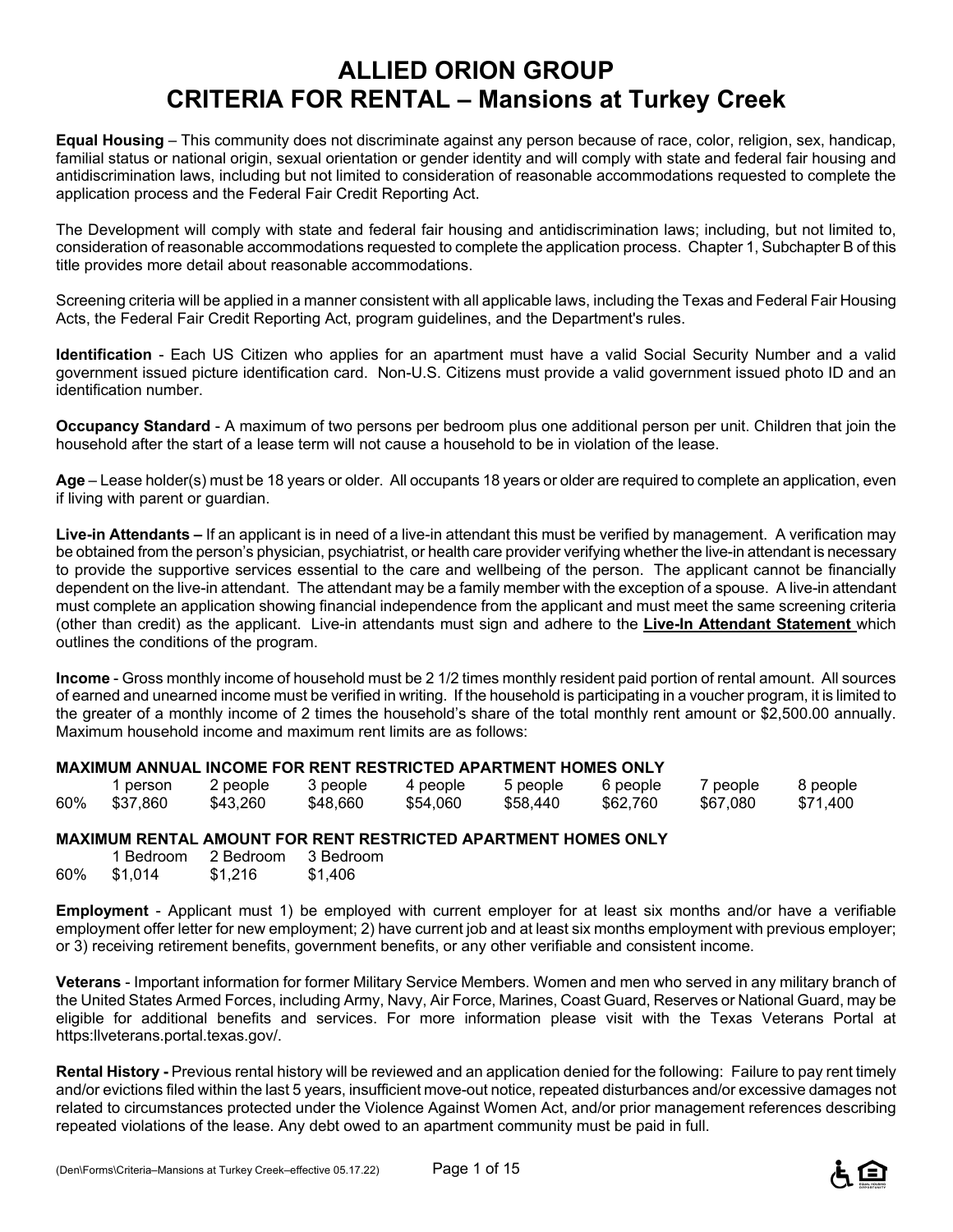**Credit** – Unsatisfactory credit references including any open bankruptcies, or no credit history may result in the requirement of an additional deposit or denial. Unsatisfactory credit shall be determined through a screening analysis report from First Advantage with a score below 450. The qualifying criteria includes an applicant's credit history, payment history, rent to income ratio, debt to income ratio, and rental history from the rental history database information available at the time the application is processed. The screening analysis report allows us to gather a comprehensive perspective of the applicant's risk level.

**Criminal Background** - No applicant, resident or occupant may have been convicted of the following criminal activity: Fraud or Fraud Related Crimes, Sexual Offenses including Registered Sex Offenders, Crimes of violence and threats of violence including homicide crimes, Crimes involving the manufacture, sale and/or distributions of drugs, Currently engaged in illegal use of a drug or pattern of illegal use of a drug that may threaten the health, safety, or right to peaceful enjoyment of the premises by other residents; Abuse or pattern of abuse of alcohol that may threaten the health, safety, or right to peaceful enjoyment of the premises by other residents; Theft Crimes involving force or violence, Kidnapping, Unlawful Restraint, Smuggling, and Trafficking of Persons, Arson, Burglary and Criminal Trespass, Public Indecency and Organized Crime Activity. This includes persons who have not yet satisfied the probationary period of a deferred adjudication.

Each person denied occupancy based on information obtained in the criminal background check, shall be allowed to appeal the denial and submit information that shows mitigating circumstances such as the facts and circumstances of the criminal conduct, the age of the applicant at the time of the crime, severity and recentness of the criminal conduct and rehabilitation efforts.

**Animals** – A maximum of 1 pet(s) per apartment is permitted. Dogs whose breed or dominant breed weight exceeds 35 pounds at maturity are not accepted. The following breeds or partial breeds are not permitted: rottweilers, pit bulls, akitas, dobermans, chows, German shepherds, and Australian shepherds. Exotic animals and reptiles are not accepted. Additional restrictions may apply.

Specific animal, breed, number, weight restrictions, pet rules, and pet deposits will not apply to households having a qualified service/assistance animal(s).

All animals must be photographed by management before approval.

**Assistance Animal -** Certain animals provide assistance or perform tasks for the benefit of a person with a disability. Such animals are often referred to as ''service animals,'' ''assistance animals,'' ''support animals,'' ''therapy animals,'' "companion animals," or "emotional support animals". The use of assistive animals is allowed as a reasonable accommodation.

Under both the Fair Housing Act and Section 504, in order for a requested accommodation to qualify as a reasonable accommodation, the requester must (1) have a disability, and (2) the accommodation must be necessary to afford a person with a disability an equal opportunity to use and enjoy a dwelling. To show that a requested accommodation may be necessary, there must be an identifiable relationship, or nexus, between the requested accommodation and the person's disability. In the case of assistance/service animals, an individual with a disability must demonstrate a nexus between his or her disability and the function the service animal provides.

The Property will verify the existence of the disability, and the need for the accommodation—if either is not readily apparent. Persons who are seeking a reasonable accommodation for an emotional support animal may be required to provide documentation from a physician, psychiatrist, social worker, or other mental health professional that the animal provides support that alleviates at least one of the identified symptoms or effects of the existing disability.

In accordance with HUD Final Rule (73 F.R. 63834) and 24 CFR part 5, subpart C, a reasonable accommodation may be denied under the following circumstances: (1) pose a direct threat to the health or safety of others (2) result in substantial physical damage to the property of others unless the threat can be eliminated or significantly reduced by a reasonable accommodation (3) pose an undue financial and administrative burden; or (4) fundamentally alter the nature of the Property's operations.

The Property may exclude an assistance animal when that animal's behavior poses a direct threat and its owner takes no effective action to control the animal's behavior so that the threat is mitigated or eliminated. The determination of whether an assistance animal poses a direct threat will be based on an individualized assessment that is based on objective evidence about the specific animal in question, such as the animal's current conduct or a recent history of overt acts. The assessment will consider the nature, duration, and severity of the risk of injury; the probability that the potential injury will actually occur; and whether reasonable modifications of rules, policies, practices, procedures, or services will reduce the risk. In evaluating a recent history of overt acts, the Property shall take into account whether the assistance animal's owner has taken any action that has reduced or eliminated the risk. (Ex: obtaining specific training, medication, or equipment for the animal) This direct threat provision of the Fair Housing Act requires the existence of a significant risk—not a remote or speculative risk. Accordingly, the determination will not be the result of fear or speculation about the types of harm or damage an animal may cause, or evidence about harm or damage caused by other animals.

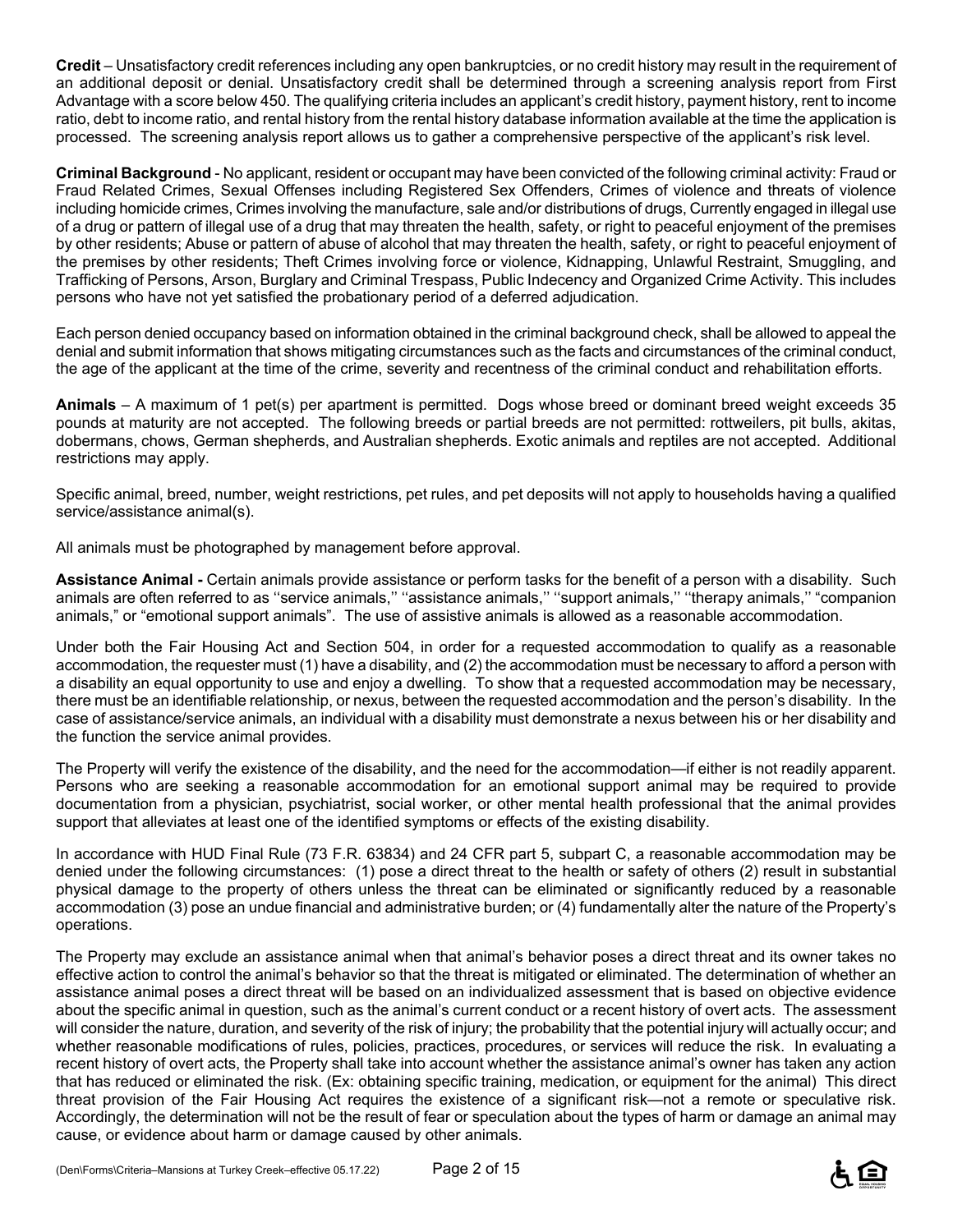The HUD Final Rule requires a person with a disability who uses an assistance animal to be responsible for the animal's care, maintenance, and control. This includes picking up and disposing of his or her assistance animal's waste.

**Pet Deposit and Other Charges** – The following pet deposits will be charged – 1 Bdrm - \$200; 2 Bdrm - \$300; 3 Bdrm - \$400. A non-refundable pet fee in the amount of \$100 per bedroom will be charged. There is no pet deposit charge for a service/companion animal. There is no monthly charge for a pet.

**Application Fee** – A \$16.50 non-refundable application fee is required for the first per person over the age of 18 years. A \$25.50 non-refundable application fee is required for couples. An additional \$11.00 is required for each additional person over the age of 18 years.

**Security Deposits** – A fully refundable security deposit is due upon move in. The fully refundable security deposit will be no more than the equivalent of one month's rent. The following fully refundable security deposits will be charged – 1 Bdrm - \$250; 2 Bdrm - \$350; 3 Bdrm - \$450.

**Students** – Certain restrictions apply to applicants whose household contains only full time students. Student status includes those attending public or private elementary schools, middle or junior high schools, senior high schools, colleges, universities, technical, trade or mechanical schools, but does not include those attending on-the-job training courses.

Exceptions to this policy include the following:

- At least one student receiving assistance under title IV of the Social Security Act (ex: payments under AFDC)
- At least one student was previously under the care and placement responsibility of the state agency responsible for administering foster care
- At least one student participates in a program receiving assistance under the Job Training Partnership Act (JTPA), Workforce Investment Act or under other similar federal, state or local job training program
- At least one student is a single parent with child(ren) and this parent is not a dependent of another individual and the child(ren) is/are not dependent(s) of someone other than a parent
- Are the students married and entitled to file a joint tax return

**Section 8** – All Section 8 Voucher holders are welcome to apply for residency and will be provided the same consideration as all other applicants.

**Waiting List -** When there are more applicants/residents than apartment vacancies at Mansions at Turkey Creek management will establish and maintain an applicant wait list. The wait list order shall group applicants/residents by the unit size and date the application is received in the management office. When an apartment becomes available the first position applicant/resident on the wait list for that unit size will be contacted for possible residency. If management is unable to reach the applicant/resident within 24 hours, the applicant/resident will be removed from the wait list. The next position applicant/resident will then be contacted for the vacancy. The applicant/resident is responsible for keeping all contact information current. Any changes to the application such as address or contact information must be made in writing. The property will conduct outreach as necessary to ensure that the property has a sufficient number of applicants on the waiting list to fill anticipated vacancies and to assure that the property is affirmatively furthering fair housing and complying with the Fair Housing Act. Priority for accessible units shall be given to an applicant/resident that requires accessible features or an applicant/resident with a disabled household member that requires accessible features. The waitlist shall consist of no more than 30 applicants/residents at any time per unit size or with lower rent restricted units. Current residents on the waiting list will be given the same consideration as applicants on the waiting list unless an emergency or special needs request is necessary. For communities with mixed income units, applicants and current resident will be placed on the appropriate waitlist based on their income qualifications, unit size and date the application is received in the management office. The waitlist will be updated as needed to ensure that all applicants/residents and applicant/resident information is current and timely. To update the waiting list, the property will attempt to make contact via the phone number listed on the application to each applicant/resident on the waitlist to determine whether the applicant/resident continues to be interested in, and to qualify for, the program. The update request will provide a deadline of 48 hours by which the applicant/resident must respond and will state that failure to respond will result in the applicant's/ resident's name being removed from the waiting list. The property will close the waiting list if it has an adequate pool of applicants to fill projected vacancies. The number of applicants needed before closing the waitlist shall be set by the property and detailed in the property criteria. **Recertification(s) –** This development has elected not to do annual recertifications. Each existing household will be required to complete an Annual Eligibility Certification (AEC) keeping their move-in designation. A reasonable accommodation may be requested for applicants needing alternative methods of contact to update information.

**Closing the Waitlist –** Mansions at Turkey Creek Park's waitlist will not close.

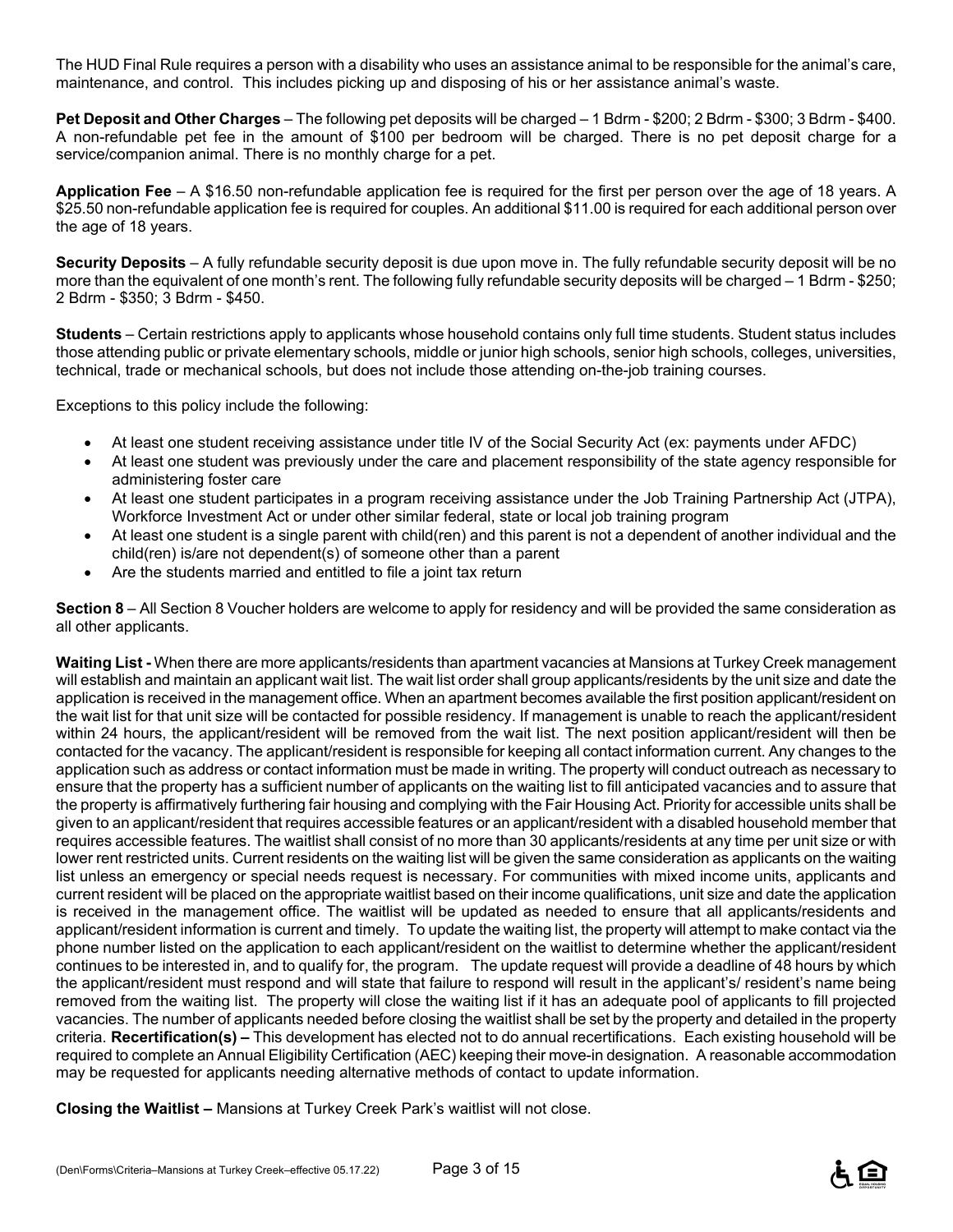**Recertification(s)** – This development has elected not to do annual income recertifications. Each existing household will be required to complete an Annual Eligibility Certification (AEC) keeping their move-in designation.

**Accessible Unit Priority -** Priority for accessible units shall be given to an applicant that requires accessible features or an applicant with a disabled household member that requires accessible features.

**VAWA PROTECTIONS** - The Property is sensitive to the barriers of participation that accompanies applicants that are protected by the Violence Against Women Act. Please refer to the "Notice of Occupancy Rights" under the "Violence Against Women Act" documentation that will be provided to you upon execution of this Criteria.

The Property may request in writing that the victim, or a family member on the victim's behalf, certify that the individual is a victim of abuse.

**Denial of Application** – If your application is denied for any reason, applicant will be provided a notification of denial, via in person, USPS, facsimile or email, which will include a phone number to the third party provider of information that resulted in the decision for denial within 7 days. This notice will include copies of HUD 5380, HUD 5381 and 5382. The The applicant has fourteen (14) days to request an appeal in writing or request a meeting to discuss the rejection. If an appeal is requested due to the denial a second review of all documentation will be made by the compliance manager or someone who did not take part in the original decision. Notification will be by phone followed up in writing via e-mail or sent by USPS mail within 7 days. Should changes in circumstances arise from original application date, you may reapply after 90 days.

**Grievance Procedure-** If an applicant or resident disagrees with management policies, action or failure to act in accordance with the rental criteria or lease agreement the following procedures to mediate the resident disagreement with management will be:

- The applicant/resident will be given the opportunity to communicate their concerns to the community manager. If a resolution cannot be agreed upon,
- The applicant/resident may put their disagreement in writing to be reviewed by the property supervisor via:
	- \*The property manager will forward to the supervisor
	- \*Fax to the Corporate Office: Fax # (713)622-4762
	- \*USPS to the Corporate office at Allied Orion Group, 2051 Greenhouse Road, Suite 300, Houston TX 77084
- An acknowledgement of receipt by Allied Orion Group will be sent to the applicant/resident within (15) days of receiving the written disagreement.
- The Property Supervisor will then review the written disagreement, research the situation and respond in writing with the decision within thirty (30) days of receiving the disagreement.
- ALL individual applicant/resident disagreements with management will be conducted privately in the on-site community manager's office.

**Unit Transfer Policy –** This development is part of a multiple building project per the IRS form 8609. Transfers within the same multiple building project are allowed as long as their household income doesn't exceed 140% of the property's highest income tier at their last certification. Transfers within the same development /building are allowed, regardless of the household's income at the most current certification. Certification date follows the household, not the unit. Residents who already reside in the development, or applicants on the waiting list, will be screened based on the original criteria that was in effect at the time the household originally applied at the development. Resident(s) electing to transfer within the same building or project must sign and date the Tenant Rights and Resource Guide Acknowledgement form and HUD 5380, 5381 and 5382 Acknowledgement form. If transferring to same size unit, rent will remain the same if a rent increase has occurred in the last 12 months. If currently in a lease or downsizing, a transfer fee of \$250 will be charged, along with a new security deposit collected upon execution of the new lease agreement. Current unit deposit will be refunded if there are no damages to the current unit. Pre-inspection of the unit will be conducted prior to any transfer approval. If transfer is to accommodate a request for an accessible unit/reasonable accommodation, the transfer fee and security deposit will be waived. The Property does not offer a preference or give a priority to any applicant not residing on the Property over those already residing at the Property when the existing tenant is seeking a unit with a lower or higher income restriction than the unit they currently occupy. Existing tenants will be entered on the waitlist using the same process as applicants not currently residing at the property. A preference shall be granted for a transfer by an existing tenant that needs an accessible unit/reasonable accommodation over applicants on the waiting list. A preference shall be granted for a transfer by an existing tenant that needs to transfer based on protections under the Violence against Woman Act over applicants on the waiting list. Priority for accessible units/reasonable accommodations shall be given to an applicant that requires accessible features or an applicant with a disabled household member that requires accessible features.

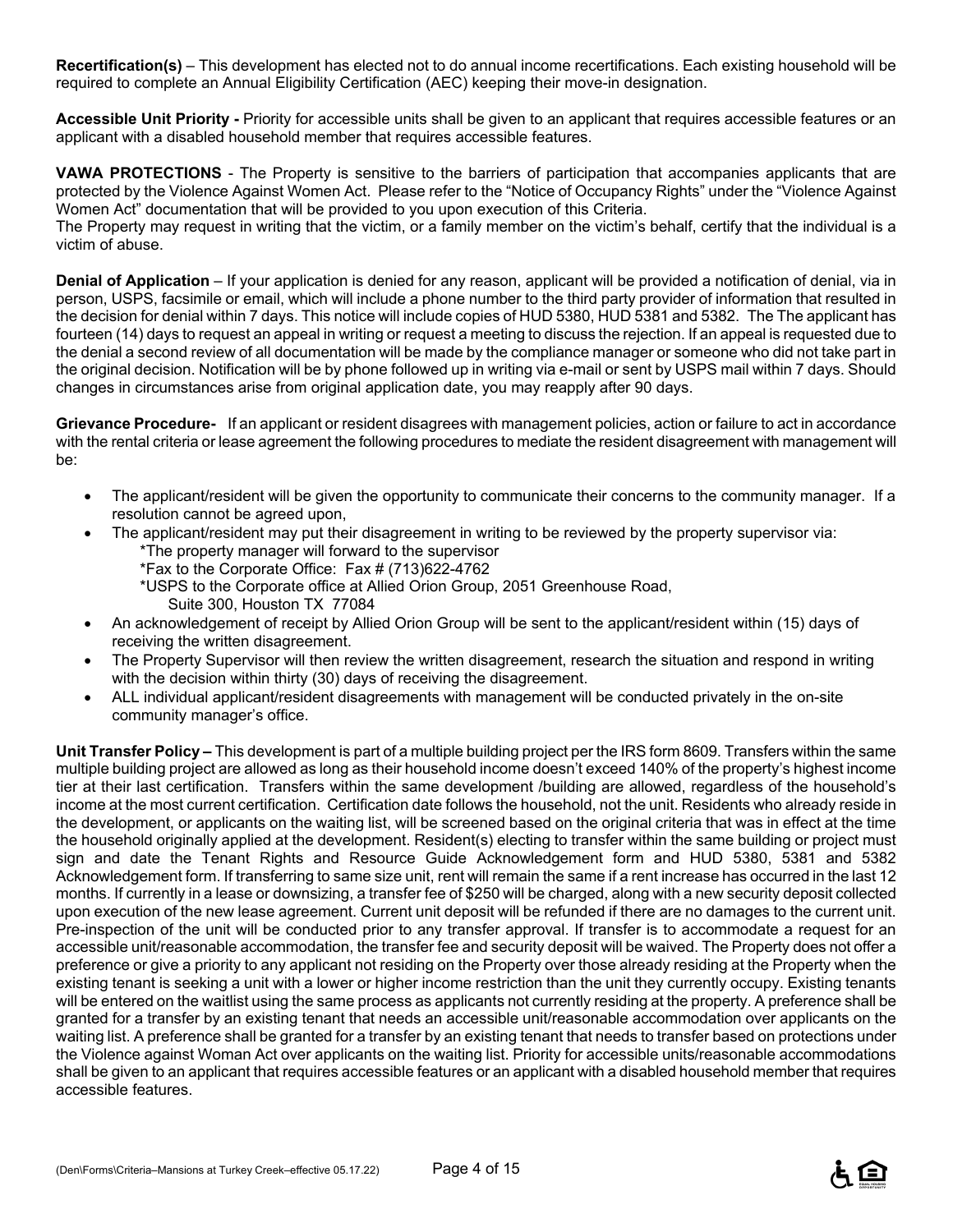**Emergency Transfer -** If the dwelling unit is damaged or a condition inside the unit exist which is a hazard to life, health, or safety of the occupants, the property will move the resident to the first available unit, if available, where necessary repairs cannot be made within a reasonable time. If the occupant must be placed on the waitlist, they shall be placed at the top of the waitlist and occupy the next available unit.

**Non-Renewals and Terminations of Lease Contracts for Existing Households –** Existing households that are not allowed to renew and their lease is being terminated will be handled as allowed under the program. A specific reason for termination or non-renewal will be addressed in writing on the Advance Notice of Lease Termination form or renewal period for TDHCA regulated Affordable Housing Notification form .This property operates in compliance with the Violence Against Women Act (VAWA) and will comply to non-renewals and termination of the lease contract accordingly. The HUD 5380 and 5382 forms will be given to each existing household along with the non-renewal/lease termination notice. If you are a victim of domestic violence, sexual assault, dating violence or stalking, you as well as members of your family, may have protection from being denied housing or from losing housing as a consequence of domestic violence, sexual assault, dating violence or stalking. If you are a person with a disability, and if there is a reasonable accommodation that you would like to request in response to this notice, you have a right to do so under the Fair Housing Act. Person(s) with a disability and or reasonable accommodation, request will not be non-renewed or terminated from the lease contact solely based on a person(s) with a disability and or reasonable accommodation request. Appeal procedures will be included, but not limited to notification of a supervisor and/or compliance for appeal review, for these households. If an appeal is requested due to the outcome of non-renewal and termination of the lease contract for existing households a reconsideration process will take place. A reconsideration is a complete review of your claim by someone who did not take part in the first decision. Management will look at all the evidence submitted from the original decision, plus any new evidence.

**Disability Qualifications** - A special needs individual person is defined as having a physical or mental impairment, which substantially limits one or more major life activities (i.e. self-care, performing manual tasks, walking, seeing, hearing, speaking, breathing, learning or working). Physical or mental impairments entail a lengthy list of infirmities which can include, but are not necessarily limited to, such diseases and conditions as orthopedic, visual, speech and hearing impairments, Cerebral Palsy, Autism, Epilepsy, Muscular Dystrophy, Multiple Sclerosis, Cancer, Heart Disease, Diabetes, Human Immune deficiency Virus (HIV) or (AIDS) infection, mental retardation, emotional illness, drug addiction (OTHER THAN ADDICTION CAUSED BY CURRENT ILLEGAL USE OF CONTROLLED SUBSTANCE.), Alcoholism.

Certain apartments are constructed as accessible for individuals with a disability. If a disabled person requests an accessible apartment that is currently occupied by a non- disabled person, the non- disabled person must move out of that apartment within 30 days.

If an accessible unit is not available for a qualified disabled applicant, the applicant shall not be denied housing. No disabled applicant shall be required to lease an accessible unit. No applicant is required to provide specific medical or disability information other than the disability verification that is requested to verify eligibility for reasonable accommodations.

**Reasonable Accommodations –** Applicants with a disability may request a reasonable accommodation during the application process or at any other time verbally or in person to the Property Manager. All requests will be responded to within seven (7) business days.

**Privacy Policy for Personal Information of Rental Applicant and Residents -** We are dedicated to protecting the privacy of your personal information, including your Social Security Number and other identifying or sensitive personal information. Our policy and procedures are designed to help ensure that your information is kept secure, and we work to follow all federal and state laws regarding the protection of your personal information. While no one can guarantee against identity theft or the misuse of personal information, protecting the information you provide us is a high priority to our company and staff. If you have concerns about this issue, please feel free to share them with us.

**How Personal Information is collected and Applications are accepted:** will be asked to furnish some personal information when you apply to rent from us. This information will be on the rental application form or other document that you provide to us or to an apartment locator service, either on paper, fax or e-mail. Applicant and Residents may apply by USPS at 10919 Birnamwood Blvd.; Humble, TX 77338 or in person. Alternative method is by email at turkeycreek@alliedorion.com. Original signatures will be required on all paperwork at move-in.

**How and When Information is used:** We use this information for our business purposes only as it relates to leasing a dwelling to you. Examples of these uses include but are not limited to, verifying statements made on your rental application (such as your rental, credit and employment history), reviewing your lease for renewal and enforcing your lease obligations (such as to obtain payment for money you may owe us in the future).

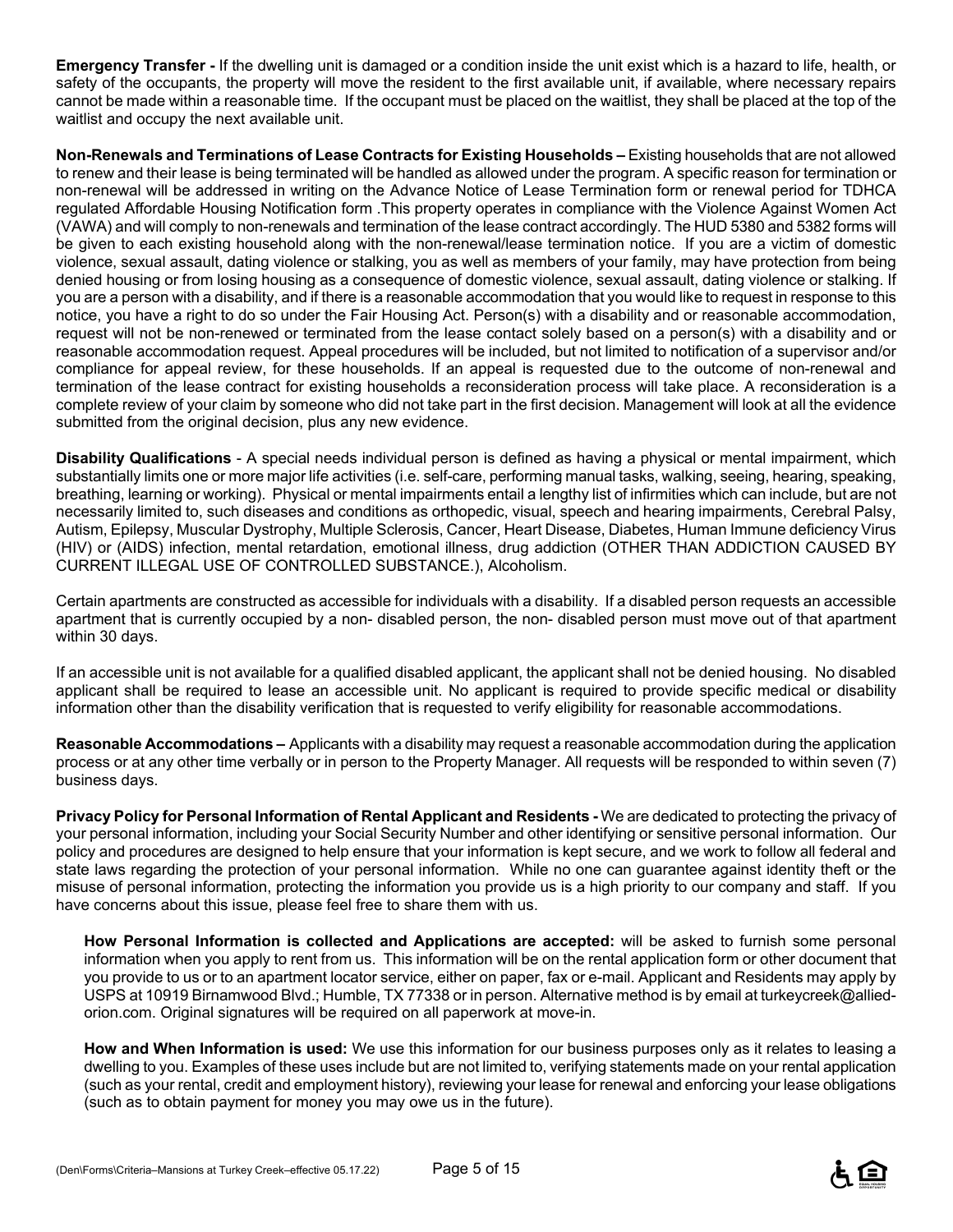**How the Information is Protected and Who has Access:** We allow only authorized persons to have access to your personal information, and we keep documents and electronic records containing this information in secure areas and systems.

**How the Information is Disposed of:** After we no longer need or are required to keep your personal information, we will store or destroy it in a manner designed to prevent unauthorized persons from accessing it. Our disposal methods will include shredding, destruction or obliteration of paper documents and destruction of electronic files.

**Locator Services:** If you found us through a locator service, please be aware that locator services are independent contractors and are not our employees or agents – even though they may initially process rental applications and fill out lease forms. You should require any locator services you use to furnish you their own privacy policies.

**Policies and Procedures:** Copies of all policies and procedures referenced in this rental criteria are available upon request to applicants/tenants or their representatives.

**I understand and accept these qualifying standards and have truthfully answered all questions. I understand that falsification of Rental Application information will lead to denial of rental. Rental Criteria does not constitute a guarantee or representation that resident or occupants currently residing in the community have not been convicted or are not subject to deferred adjudication for felony. Management's ability to verify this information is limited to the information made available by the agencies and services used. It does not insure that all individuals reside in on or visiting the community conforms to these guidelines**.

**I have received a copy of the "Notice of Occupancy Rights" under the "Violence Against Women Act" and the certification documentation.** 

Applicant Signature Date

Applicant Signature Date

\_\_\_\_\_\_\_\_\_\_\_\_\_\_\_\_\_\_\_\_\_\_\_\_\_\_\_\_\_\_\_\_\_\_\_\_\_\_\_\_ \_\_\_\_\_\_\_\_\_\_\_\_\_

\_\_\_\_\_\_\_\_\_\_\_\_\_\_\_\_\_\_\_\_\_\_\_\_\_\_\_\_\_\_\_\_\_\_\_\_\_\_\_\_ \_\_\_\_\_\_\_\_\_\_\_\_\_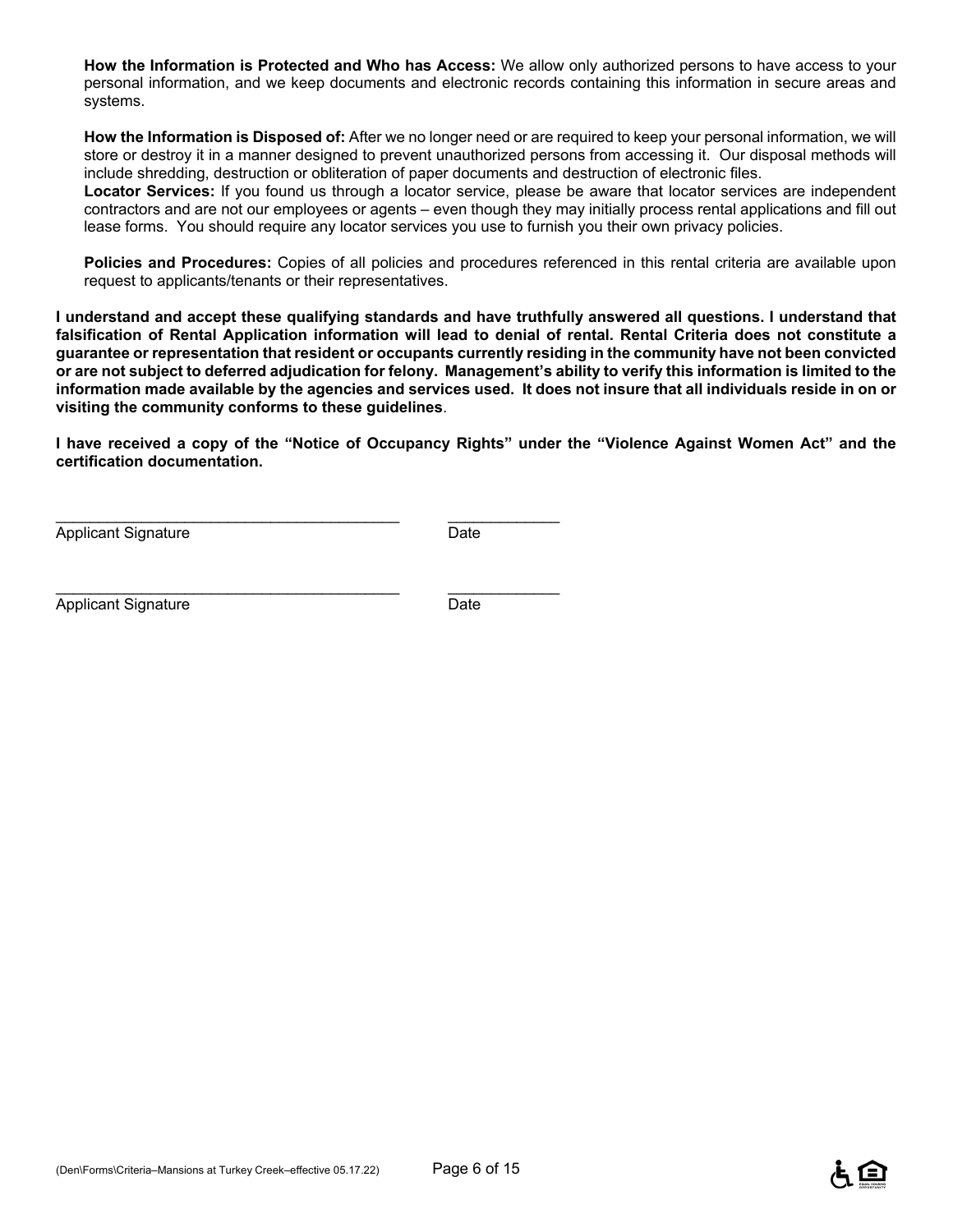## **NOTICE OF OCCUPANCY RIGHTS UNDER THE VIOLENCE AGAINST WOMEN ACT**

### **Mansions at Turkey Creek**

#### **Notice of Occupancy Rights under the Violence Against Women Act**<sup>1</sup>

#### **To all Tenants and Applicants**

The Violence Against Women Act (VAWA) provides protections for persons that have been subject to domestic violence, dating violence, sexual assault, or stalking.2 VAWA protections are available equally to all individuals regardless of sex, gender identity, or sexual orientation.<sup>3</sup> The Texas Department of Housing and Community Affairs is the State agency that oversees (please circle the covered program) **the Housing Tax Credit, HOME Multifamily, HOME Tenant Based Rental Assistance, Tax Credit Assistance Program-Repayment Funds, National Housing Trust Fund, Emergency Solutions Grant, and the Housing Choice Voucher Program "covered program".** This notice explains your rights under VAWA. A U.S. Department of Housing ("HUD") approved certification form is attached to this notice. You can fill out this form to show that you are or have been subject to domestic violence; dating violence, sexual assault, or stalking, and that you wish to use your rights under VAWA.

#### **Protections for Applicants**

If you otherwise qualify for assistance under **the Housing Tax Credit Program,** you cannot be denied admission or denied assistance because you are or have been subject to domestic violence, dating violence, sexual assault, or stalking.

#### **Protections for Tenants**

i<br>L

If you are receiving assistance under **the Housing Tax Credit Program,** you may not be denied assistance, terminated from participation, or be evicted from your rental housing because you are or have been subject to domestic violence, dating violence, sexual assault, or stalking.

Also, if you or an affiliated individual of yours is or has been subject to of domestic violence, dating violence, sexual assault, or stalking by a member of your household or any guest, you may not be denied rental assistance or occupancy rights under **the Housing Tax Credit Program** on the basis of criminal activity directly relating to that domestic violence, dating violence, sexual assault, or stalking.

Affiliated individual means your spouse, parent, brother, sister, or child, or a person to whom you stand in the place of a parent or guardian (for example, the affiliated individual is in your care, custody, or control); or any individual, tenant, or lawful occupant living in your household.

#### **Removing the Abuser or Perpetrator from the Household**

**Mansions at Turkey Creek** may divide (bifurcate) your lease in order to evict the individual or terminate the assistance of the individual who has engaged in criminal activity (the abuser or perpetrator) directly relating to domestic violence, dating violence, sexual assault, or stalking.

If **Mansions at Turkey Creek** chooses to remove the abuser or perpetrator, **Mansions at Turkey Creek** may not take away the rights of eligible tenants to the unit or otherwise punish the remaining tenants. If the evicted abuser or perpetrator was the sole tenant to have established eligibility for assistance under the program, **Mansions at Turkey Creek** must allow the tenant who is or has VAWA protections and other household members to remain in the unit for a period of time, in order to establish eligibility under the program or under another HUD housing program covered by VAWA, or, find alternative housing.

In removing the abuser or perpetrator from the household, **Mansions at Turkey Creek** must follow Federal, State, and local eviction procedures. In order to divide a lease, **Mansions at Turkey Creek** may, but is not required to, ask you for documentation or certification of the incidences of domestic violence, dating violence, sexual assault, or stalking (such as HUD's self-certification form 5382).



<sup>1</sup> Despite the name of this law, VAWA protection is available regardless of sex, gender identity, or sexual orientation.

<sup>2</sup> The VAWA statute uses the term victims to describe those with VAWA protections, but the Department herein refers to this class of persons as subject to protections under VAWA.

<sup>3</sup> Housing providers in the covered programs cannot discriminate on the basis of any protected characteristic, including race, color, national origin, religion, sex, familial status, disability, or age. HUD-assisted and HUD-insured housing must be made available to all otherwise eligible individuals regardless of actual or perceived sexual orientation, gender identity, or marital status.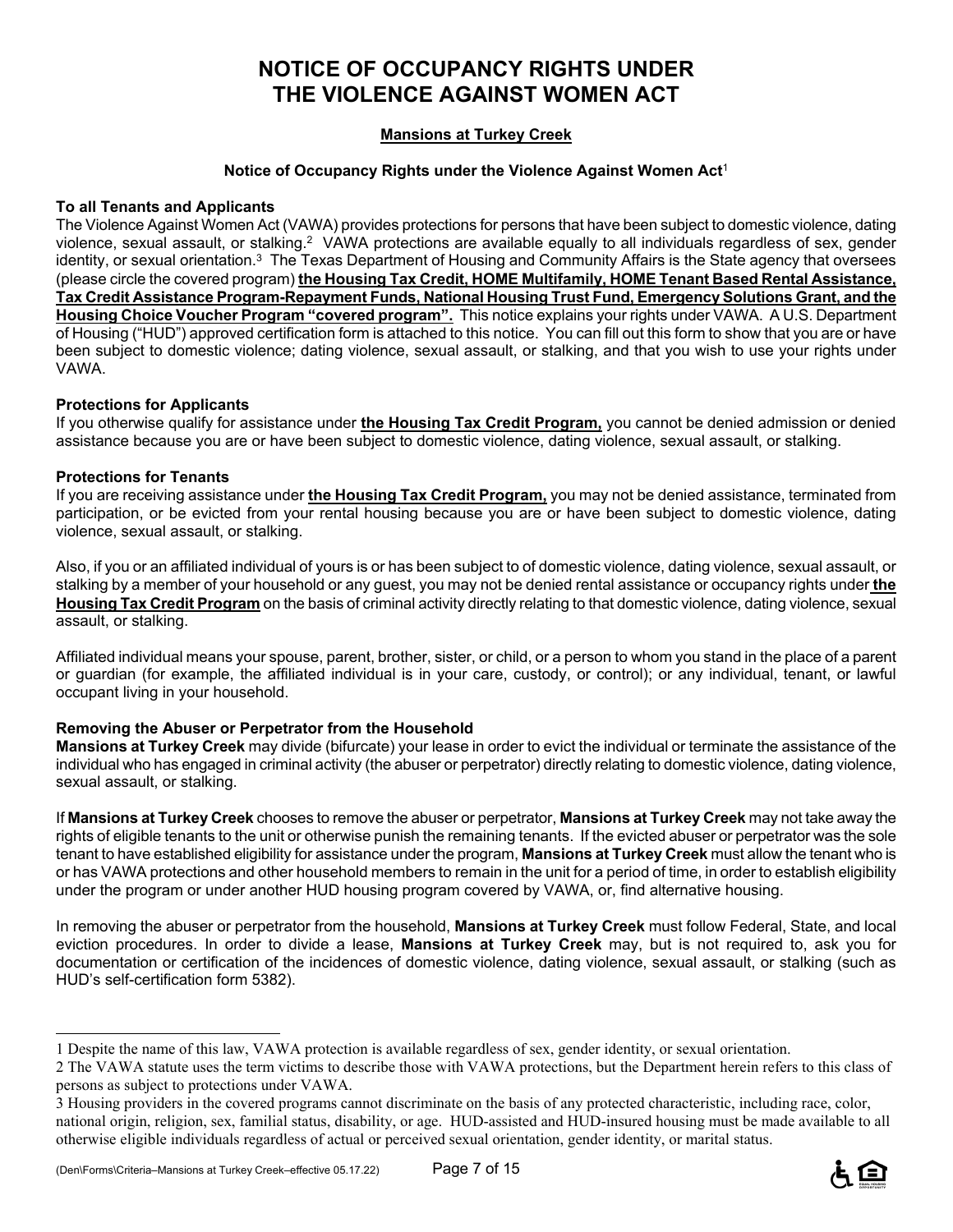#### **Moving to Another Unit**

Upon your request, **Mansions at Turkey Creek** may permit you to move to another unit, subject to the availability of other units, and still keep your assistance. In order to approve a request, **Mansions at Turkey Creek** may ask you to provide documentation that you are requesting to move because of an incidence of domestic violence, dating violence, sexual assault, or stalking. If the request is a request for emergency transfer, the housing provider may ask you to submit a written request or fill out a form where you certify that you meet the criteria for an emergency transfer under VAWA. The criteria are:

- **(1) You are a victim of domestic violence, dating violence, sexual assault, or stalking.** If **Mansions at Turkey Creek** does not already have documentation that you have been subject to domestic violence, dating violence, sexual assault, or stalking, your housing provider may ask you for such documentation, as described in the documentation section below.
- **(2) You expressly request the emergency transfer. Mansions at Turkey Creek** may choose to require that you submit a form, or may accept another written or oral request.
- **(3) You reasonably believe you are threatened with imminent harm from further violence if you remain in your current unit.** This means you have a reason to fear that if you do not receive a transfer you would suffer violence in the very near future.

#### **OR**

**You have been subject to sexual assault and the assault occurred on the premises during the 90-calendarday period before you request a transfer.** If you have been subject to sexual assault, then in addition to qualifying for an emergency transfer because you reasonably believe you are threatened with imminent harm from further violence if you remain in your unit, you may qualify for an emergency transfer if the sexual assault occurred on the premises of the property from which you are seeking your transfer, and that assault happened within the 90 calendar-day period before you expressly request the transfer.

**Mansions at Turkey Creek** will keep confidential requests for emergency transfers by victims of domestic violence, dating violence, sexual assault, or stalking, and work to ensure the confidentiality of the location of any move by such victims and their families.

HP's emergency transfer plan provides further information on emergency transfers, and **Mansions at Turkey Creek** must make a copy of its emergency transfer plan available to you if you ask to see it.

**Documenting You Are or Have Been a Victim of Domestic Violence, Dating Violence, Sexual Assault or Stalking Mansions at Turkey Creek** can, but is not required to, ask you to provide documentation to "certify" that you are or have been subject to domestic violence, dating violence, sexual assault, or stalking. Such request from **Mansions at Turkey Creek** must be in writing, and **Mansions at Turkey Creek** must give you at least 14 business days (Saturdays, Sundays, and Federal holidays do not count) from the day you receive the request to provide the documentation. **Mansions at Turkey Creek** may, but does not have to, extend the deadline for the submission of documentation upon your request.

You can provide one of the following to **Mansions at Turkey Creek** as documentation. It is your choice which of the following to submit if **Mansions at Turkey Creek** asks you to provide documentation that you are or have been a victim of domestic violence, dating violence, sexual assault, or stalking.

- A complete HUD-approved certification form (HUD form 5382) given to you by **Mansions at Turkey Creek** with this notice, that documents an incident of domestic violence, dating violence, sexual assault, or stalking. The form will ask for your name, the date, time, and location of the incident of domestic violence, dating violence, sexual assault, or stalking, and a description of the incident. The certification form provides for including the name of the abuser or perpetrator if the name of the abuser or perpetrator is known and is safe to provide.
- A record of a Federal, State, tribal, territorial, or local law enforcement agency, court, or administrative agency that documents the incident of domestic violence, dating violence, sexual assault, or stalking. Examples of such records include police reports, protective orders, and restraining orders, among others.
- A statement, which you must sign, along with the signature of an employee, agent, or volunteer of a victim service provider, an attorney, a medical professional or a mental health professional (collectively, "professional") from whom you sought assistance in addressing domestic violence, dating violence, sexual assault, or stalking, or the effects of abuse, and with the professional selected by you attesting under penalty of perjury that he or she believes that the incident or incidents of domestic violence, dating violence, sexual assault, or stalking are grounds for protection.
- Any other statement or evidence that **Mansions at Turkey Creek** has agreed to accept.

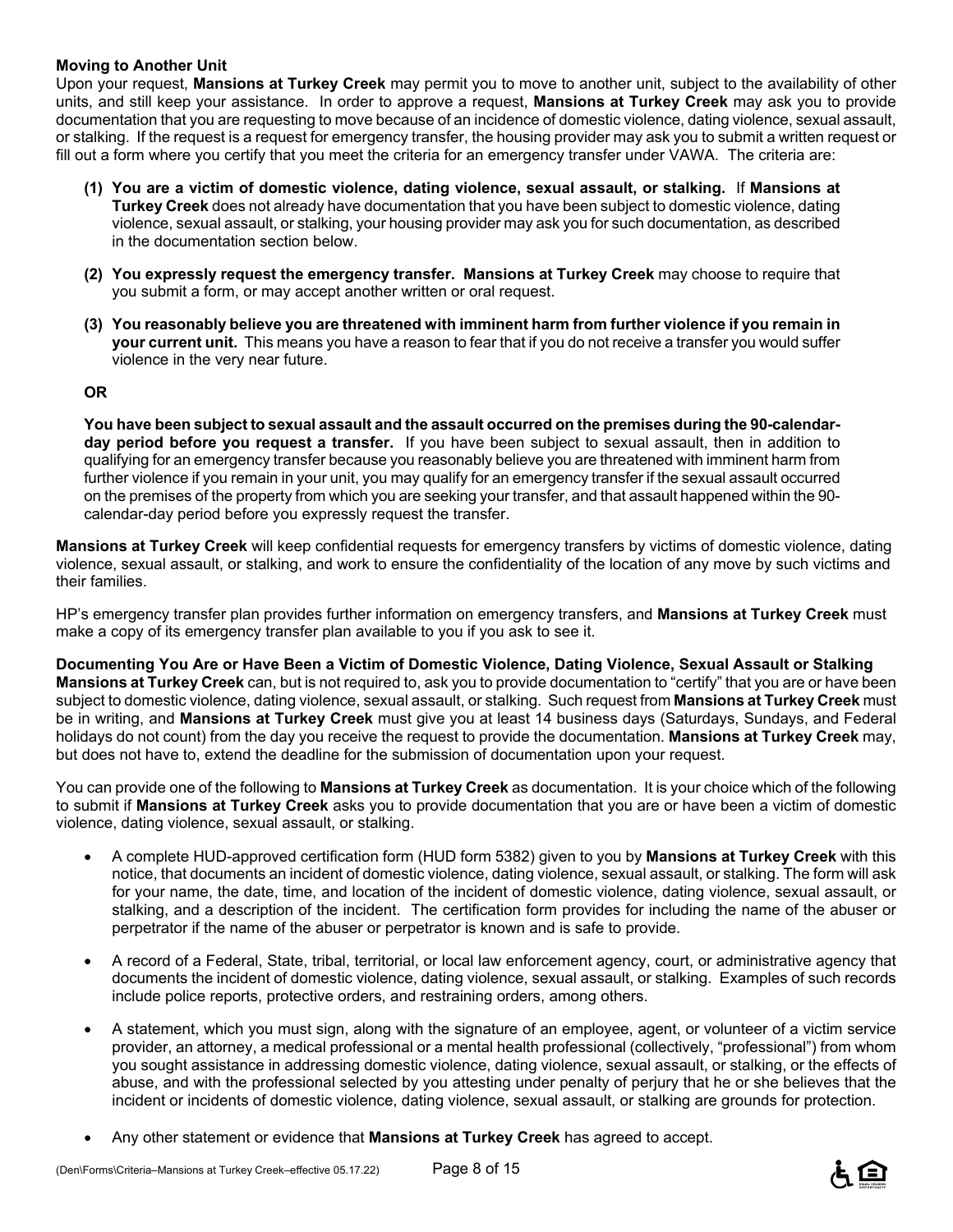If you fail or refuse to provide one of these documents within the 14 business days, **Mansions at Turkey Creek** does not have to provide you with the protections contained in this notice.

If **Mansions at Turkey Creek** receives conflicting evidence that an incident of domestic violence, dating violence, sexual assault, or stalking has been committed (such as certification forms from two or more members of a household each claiming to be a victim and naming one or more of the other petitioning household members as the abuser or perpetrator), **Mansions at Turkey Creek** has the right to request that you provide third-party documentation within thirty 30 calendar days in order to resolve the conflict. If you fail or refuse to provide third-party documentation where there is conflicting evidence, **Mansions at Turkey Creek** does not have to provide you with the protections contained in this notice.

#### **Confidentiality**

**Mansions at Turkey Creek** must keep confidential any information you provide related to the exercise of your rights under VAWA, including the fact that you are exercising your rights under VAWA.

**Mansions at Turkey Creek** must not allow any individual administering assistance or other services on behalf of **Mansions at Turkey Creek** (for example, employees and contractors) to have access to confidential information unless for reasons that specifically call for these individuals to have access to this information under applicable Federal, State, or local law.

**Mansions at Turkey Creek** must not enter your information into any shared database or disclose your information to any other entity or individual. **Mansions at Turkey Creek**, however, may disclose the information provided if:

- You give written permission to **Mansions at Turkey Creek** to release the information on a time limited basis.
- **Mansions at Turkey Creek** needs to use the information in an eviction or termination proceeding, such as to evict your abuser or perpetrator or terminate your abuser or perpetrator from assistance under this program.
- A law requires **Mansions at Turkey Creek** or your landlord to release the information.

VAWA does not limit **Mansions at Turkey Creek** duty to honor court orders about access to or control of the property. This includes orders issued to protect a victim and orders dividing property among household members in cases where a family breaks up.

**Reasons a Tenant Eligible for Occupancy Rights under VAWA May Be Evicted or Assistance May Be Terminated**  You can be evicted and your assistance can be terminated for serious or repeated lease violations that are not related to domestic violence, dating violence, sexual assault, or stalking committed against you. However, **Mansions at Turkey Creek** cannot hold tenants who have been subject to domestic violence, dating violence, sexual assault, or stalking to a more demanding set of rules than it applies to tenants who have not been subject to domestic violence, dating violence, sexual assault, or stalking.

The protections described in this notice might not apply, and you could be evicted and your assistance terminated, if **Mansions at Turkey Creek** can demonstrate that not evicting you or terminating your assistance would present a real physical danger that:

- 1) Would occur within an immediate time frame, and
- 2) Could result in death or serious bodily harm to other tenants or those who work on the property.

If **Mansions at Turkey Creek** can demonstrate the above, **Mansions at Turkey Creek** should only terminate your assistance or evict you if there are no other actions that could be taken to reduce or eliminate the threat.

#### **Other Laws**

VAWA does not replace any Federal, State, or local law that provides greater protection for person's subject to domestic violence, dating violence, sexual assault, or stalking. You may be entitled to additional housing protections for persons subject to domestic violence, dating violence, sexual assault, or stalking under other Federal laws, as well as under State and local laws.

#### **Non-Compliance with the Requirements of This Notice**

You may report a covered housing provider's violations of these rights and seek additional assistance, if needed, by contacting or filing a complaint with TDHCA at https://www.tdhca.state.tx.us/complaint.htm or 800-525-0657 or 817-978-5600 the HUD Fort Worth regional office, (800) -669-9777, (TTY 817-978-5595).

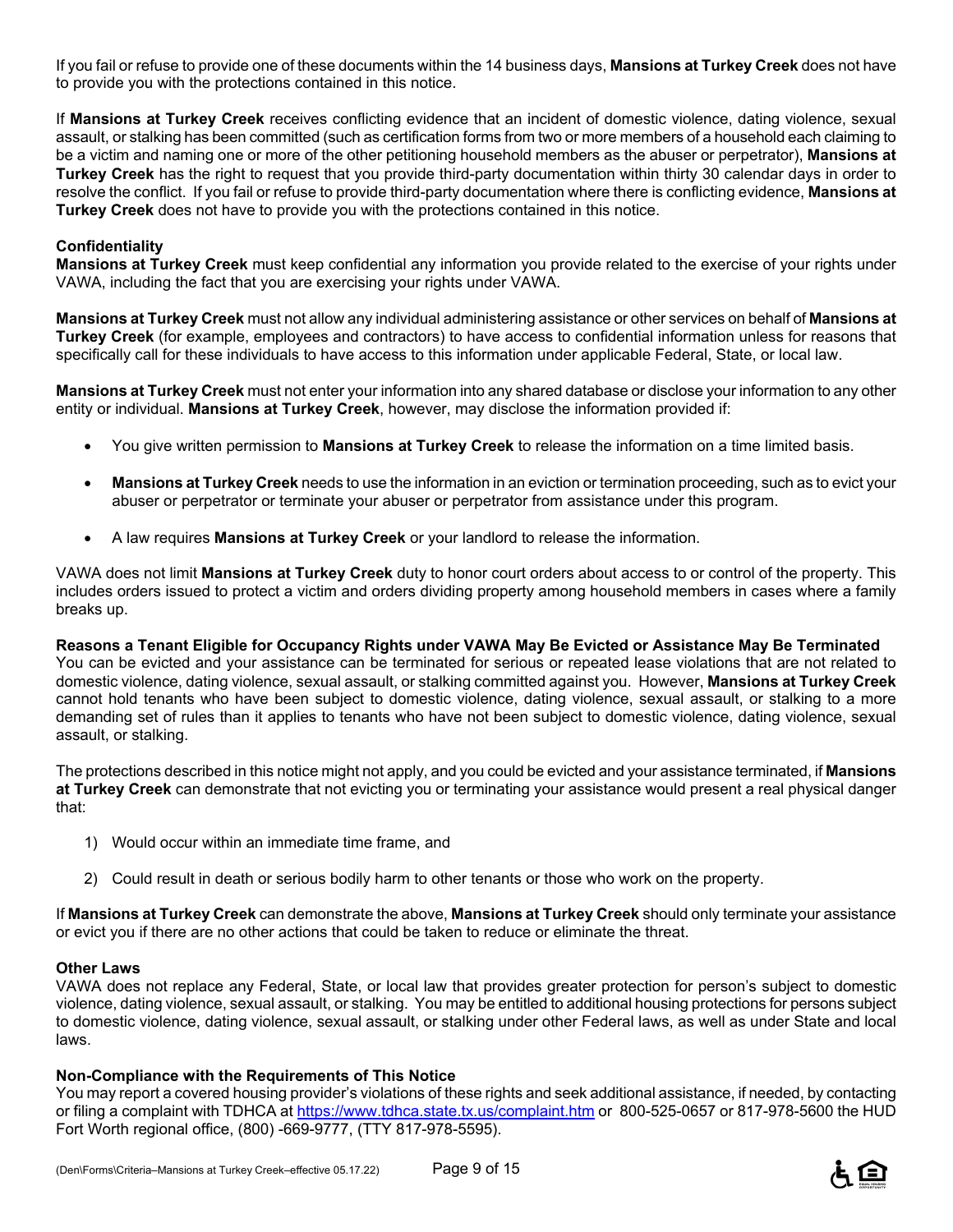#### **For Additional Information**

You may view a copy of HUD's final VAWA rule at: https://www.federalregister.gov/documents/2016/11/16/2016-25888/violence-against-women-reauthorization-act-of-2013-implementation-in-hud-housing-programs.

Additionally, **Mansions at Turkey Creek** must make a copy of HUD's VAWA regulations available to you if you ask to see them.

For questions regarding VAWA, and/or if you need to move due to domestic violence, dating violence, sexual assault, or stalking please contact the Texas Department of Housing and Community Affairs at 512-475-3800 or 800-475-3800 (Relay Texas 800-735-2989) for assistance in locating other available housing (note, this is not a domestic violence hotline. Depending on your location, the Department may also have a listing of local service providers and advocates who can help you move to a safe and available unit. For more information regarding housing and other laws that may protect or provide additional options for survivors, call the Texas Council on Family Violence Policy Team at 1-800-525-1978.

#### **Domestic Violence, Sexual Assault and Stalking Resources**

To speak with an advocate and receive confidential support, information and referrals regarding domestic violence 24 hours a day, every day, contact the National Domestic Violence Hotline at 1-800-799-7233 or, for persons with hearing impairments, 1- 800-787-3224 (TTY). You may also visit the Texas Council on Family Violence website for a listing or local domestic violence services providers: http://tcfv.org/service-directory/?wpbdp\_view=all\_listings.

For confidential support services and referral to a local sexual assault crisis center 24 hours a day, every day, contact RAINN: Rape, Abuse, & Incest National Network: Hotline: 1-800-656-HOPE. You may also visit the Texas Association Against Sexual Assault to find local crisis centers: http://taasa.org/crisis-center-locator/.

For information regarding stalking visit the National Center for Victims of Crime's Stalking Resource Center at: https://www.victimsofcrime.org/our-programs/stalking-resource-center.

Victims of a variety of crimes my find referrals by contacting t the Victim Connect Resource Center, a project of the NCVC, through calling Victim Connect Helpline: 855-4-VICTIM (855-484-2846) or searching for local providers at: http://victimconnect.org/get-help/connect-directory/.

#### **Legal Resources - TexasLawHelp.org - www.texaslawhelp.org**

TexasLawHelp.org is a website that provides free, reliable legal information on a variety of topics such as; family law, consumer protection and debt relief, health and benefits, employment law, housing, wills and life planning, and immigration. The website offers interactive and downloadable legal forms, self-help tools and videos on legal issues, and can assist in locating local free legal services.

#### **Texas Advocacy Project, A VOICE - 1.888. 343.4414**

Advocates for Victims of Crime (A VOICE), a project of Texas Legal Services Center, provides free direct legal representation and referrals to victims of violent crime, and providing education about crime victim's rights and assistance with Crime Victims Compensation applications. Note: callers will most likely leave a message and their call will be returned by an attorney.

#### **Legal Aid for Survivors of Sexual Assault (LASSA)** - **1-844-303-SAFE (7233)**

The LASSA Hotline is answered by attorneys seven days a week. The Hotline attorneys provide sexual assault survivors with legal information and advice about legal issues that may arise following a sexual assault including crime victim's rights, housing, and safety planning.

#### **Family Violence Legal Line - 800-374-HOPE**

Texas Advocacy Project. Offers the HOPE Line, Monday -Friday 9am-5pm, staffed by attorneys can help you with a variety of legal concerns related to domestic violence, sexual assault, and stalking.

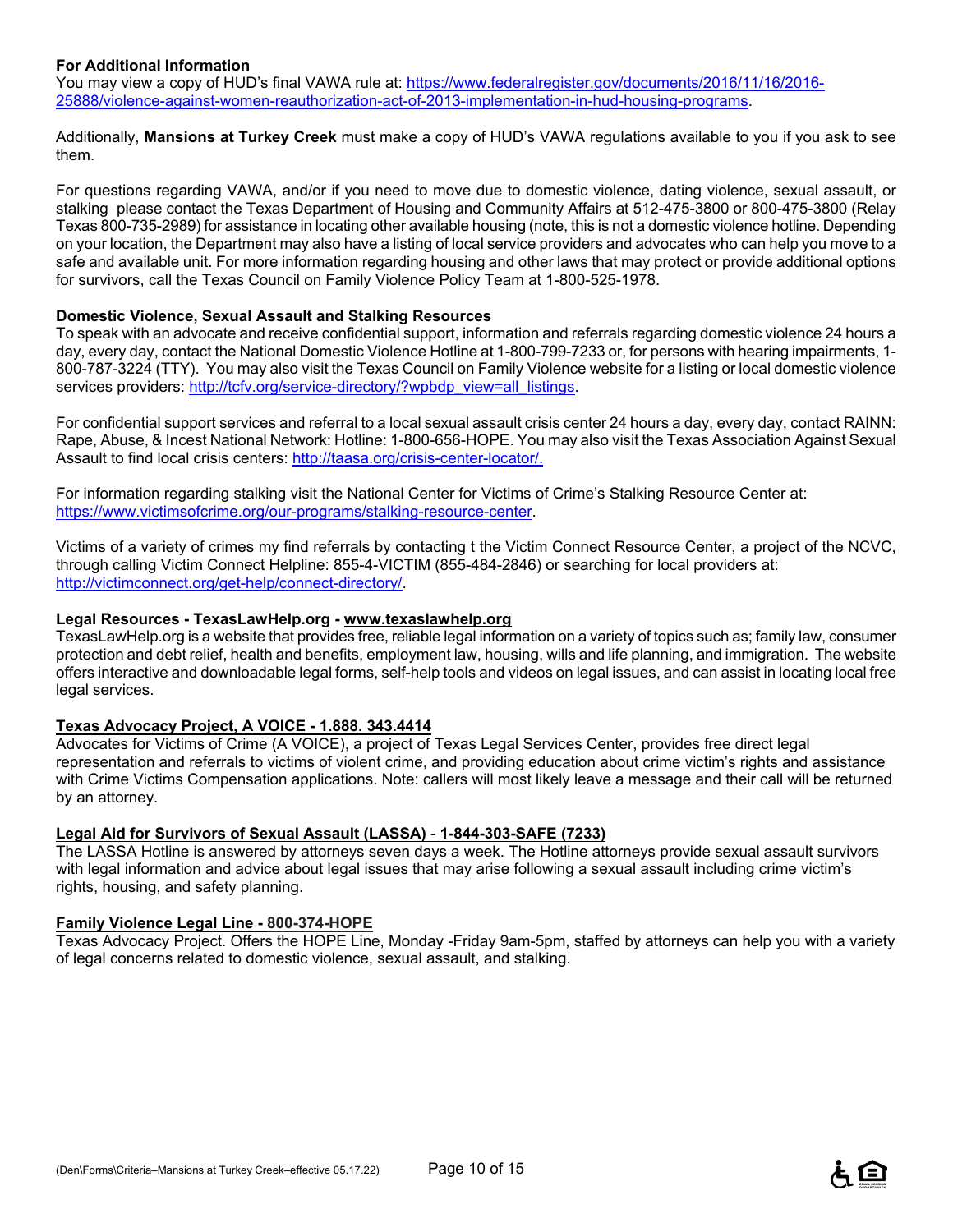**Purpose of Form:** The Violence Against Women Act ("VAWA") protects applicants, tenants, and program participants in certain HUD programs from being evicted, denied housing assistance, or terminated from housing assistance based on acts of domestic violence, dating violence, sexual assault, or stalking against them. Despite the name of this law, VAWA protection is available to victims of domestic violence, dating violence, sexual assault, and stalking, regardless of sex, gender identity, or sexual orientation.

**Use of This Optional Form:** If you are seeking VAWA protections from your housing provider, your housing provider may give you a written request that asks you to submit documentation about the incident or incidents of domestic violence, dating violence, sexual assault, or stalking.

In response to this request, you or someone on your behalf may complete this optional form and submit it to your housing provider, or you may submit one of the following types of third-party documentation:

(1) A document signed by you and an employee, agent, or volunteer of a victim service provider, an attorney, or medical professional, or a mental health professional (collectively, "professional") from whom you have sought assistance relating to domestic violence, dating violence, sexual assault, or stalking, or the effects of abuse. The document must specify, under penalty of perjury, that the professional believes the incident or incidents of domestic violence, dating violence, sexual assault, or stalking occurred and meet the definition of "domestic violence," "dating violence," "sexual assault," or "stalking" in HUD's regulations at 24 CFR 5.2003.

(2) A record of a Federal, State, tribal, territorial or local law enforcement agency, court, or administrative agency; or

(3) At the discretion of the housing provider, a statement or other evidence provided by the applicant or tenant.

**Submission of Documentation:** The time period to submit documentation is 14 business days from the date that you receive a written request from your housing provider asking that you provide documentation of the occurrence of domestic violence, dating violence, sexual assault, or stalking. Your housing provider may, but is not required to, extend the time period to submit the documentation, if you request an extension of the time period. If the requested information is not received within 14 business days of when you received the request for the documentation, or any extension of the date provided by your housing provider, your housing provider does not need to grant you any of the VAWA protections. Distribution or issuance of this form does not serve as a written request for certification.

**Confidentiality:** All information provided to your housing provider concerning the incident(s) of domestic violence, dating violence, sexual assault, or stalking shall be kept confidential and such details shall not be entered into any shared database. Employees of your housing provider are not to have access to these details unless to grant or deny VAWA protections to you, and such employees may not disclose this information to any other entity or individual, except to the extent that disclosure is: (i) consented to by you in writing in a time-limited release; (ii) required for use in an eviction proceeding or hearing regarding termination of assistance; or (iii) otherwise required by applicable law.

#### **TO BE COMPLETED BY OR ON BEHALF OF THE VICTIM OF DOMESTIC VIOLENCE, DATING VIOLENCE, SEXUAL ASSAULT, OR STALKING**

**1. Date the written request is received by victim: \_\_\_\_\_\_\_\_\_\_\_\_\_\_\_\_\_\_\_\_\_\_\_\_\_\_\_\_** 

2. Name of victim:

**\_\_\_\_\_\_\_\_\_\_\_\_\_\_\_\_\_\_\_\_\_\_\_\_\_\_\_\_\_\_\_\_\_\_\_\_\_\_\_\_\_\_\_\_\_\_\_\_\_\_\_\_\_\_\_\_\_\_\_\_\_\_\_\_\_\_\_\_\_\_\_\_\_\_\_\_\_\_\_\_\_\_\_** 

**3. Your name (if different from victim's):\_\_\_\_\_\_\_\_\_\_\_\_\_\_\_\_\_\_\_\_\_\_\_\_\_\_\_\_\_\_\_\_\_\_\_\_\_\_\_\_\_\_\_\_\_\_\_\_** 

**4. Name(s) of other family member(s) listed on the lease:** 

**5. Residence of victim: \_\_\_\_\_\_\_\_\_\_\_\_\_\_\_\_\_\_\_\_\_\_\_\_\_\_\_\_\_\_\_\_\_\_\_\_\_\_\_\_\_\_\_\_\_\_\_\_\_\_\_\_\_\_\_\_\_\_\_\_\_\_\_\_**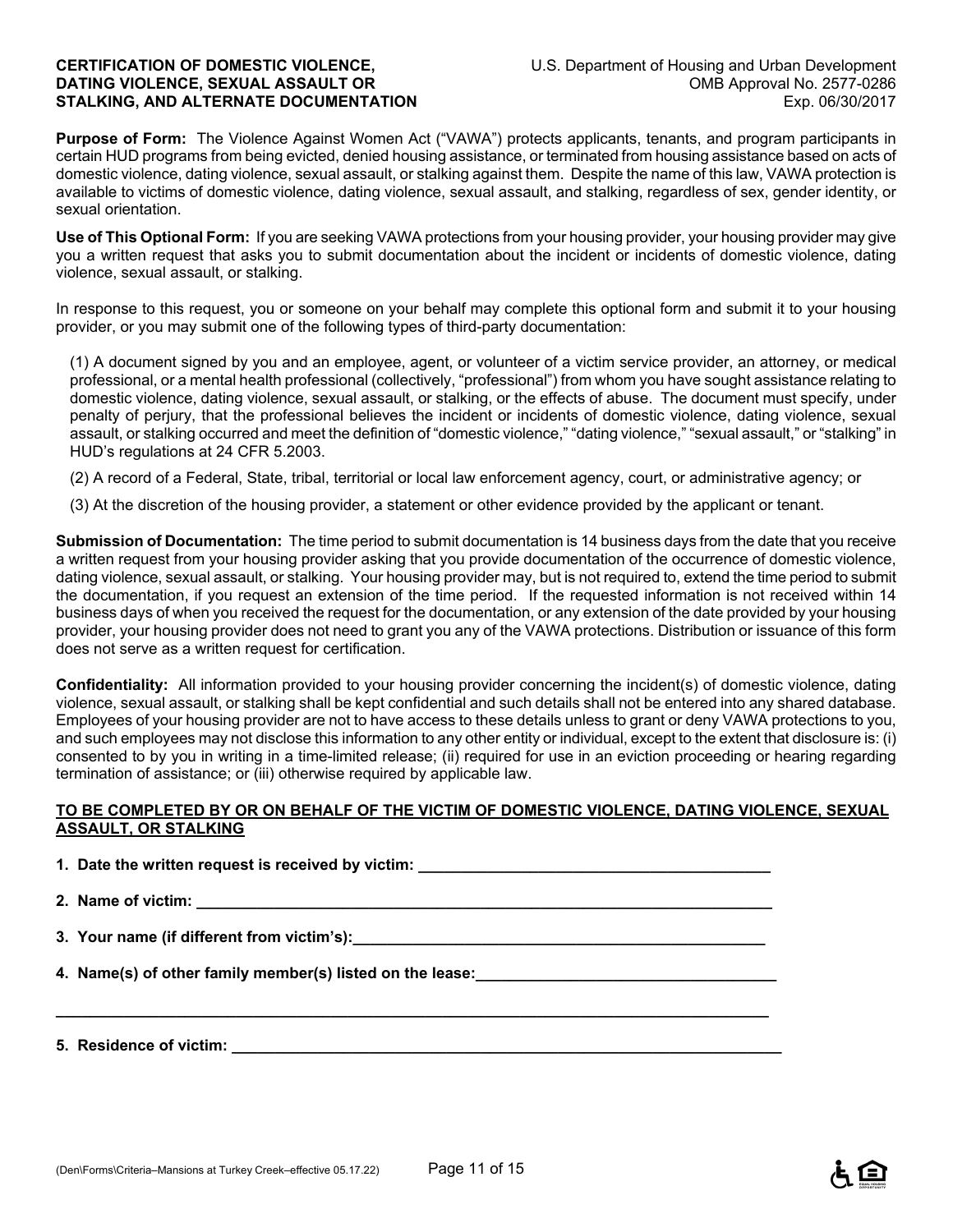| 6. Name of the accused perpetrator (if known and can be safely disclosed):_ |  |  |
|-----------------------------------------------------------------------------|--|--|
|                                                                             |  |  |

**7. Relationship of the accused perpetrator to the victim:\_\_\_\_\_\_\_\_\_\_\_\_\_\_\_\_\_\_\_\_\_\_\_\_\_\_\_\_\_\_\_\_\_\_\_** 

**8. Date(s) and times(s) of incident(s) (if known):\_\_\_\_\_\_\_\_\_\_\_\_\_\_\_\_\_\_\_\_\_\_\_\_\_\_\_\_\_\_\_\_\_\_\_\_\_\_\_\_\_\_\_ \_\_\_\_\_\_\_\_\_\_\_\_\_\_\_\_\_\_\_\_\_\_\_\_\_\_\_\_\_\_\_\_\_\_\_\_\_\_\_\_\_\_\_\_\_\_\_\_\_\_\_\_\_\_\_\_\_\_\_\_\_\_\_\_\_** 

**\_\_\_\_\_\_\_\_\_\_\_\_\_\_\_\_\_\_\_\_\_\_\_\_\_\_\_\_\_\_\_\_\_\_\_\_\_\_\_\_\_\_\_\_\_\_\_\_\_\_\_\_\_\_\_\_\_\_\_\_\_\_\_\_\_\_\_\_\_\_\_\_\_\_\_\_\_\_\_\_\_\_** 

#### **10. Location of incident(s): with a set of incident of**  $\mathbf{S}$

| In your own words, briefly describe the incident(s): |  |  |  |  |
|------------------------------------------------------|--|--|--|--|
|                                                      |  |  |  |  |
|                                                      |  |  |  |  |
|                                                      |  |  |  |  |
|                                                      |  |  |  |  |

This is to certify that the information provided on this form is true and correct to the best of my knowledge and recollection, and that the individual named above in Item 2 is or has been a victim of domestic violence, dating violence, sexual assault, or stalking. I acknowledge that submission of false information could jeopardize program eligibility and could be the basis for denial of admission, termination of assistance, or eviction.

Signature \_\_\_\_\_\_\_\_\_\_\_\_\_\_\_\_\_\_\_\_\_\_\_\_\_\_\_\_\_\_\_\_\_\_Signed on (Date) \_\_\_\_\_\_\_\_\_\_\_\_\_\_\_\_\_\_\_\_\_\_\_\_\_\_\_

**Public Reporting Burden:** The public reporting burden for this collection of information is estimated to average 1 hour per response. This includes the time for collecting, reviewing, and reporting the data. The information provided is to be used by the housing provider to request certification that the applicant or tenant is a victim of domestic violence, dating violence, sexual assault, or stalking. The information is subject to the confidentiality requirements of VAWA. This agency may not collect this information, and you are not required to complete this form, unless it displays a currently valid Office of Management and Budget control number.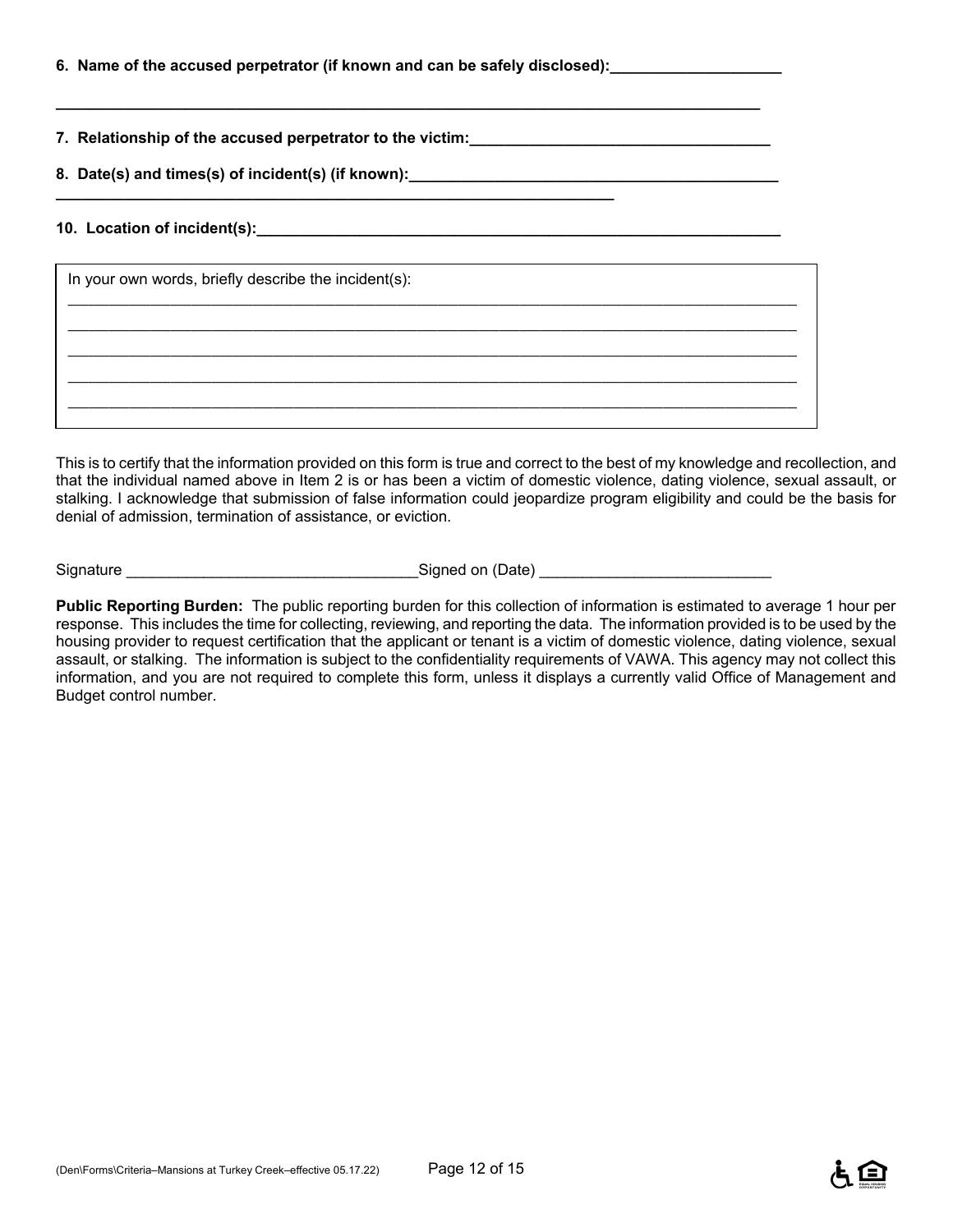#### **Mansions at Turkey Creek**

#### **Model Emergency Transfer Plan for Victims of Domestic Violence, Dating Violence, Sexual Assault, or Stalking**

#### **Emergency Transfers**

**Mansions at Turkey Creek** is concerned about the safety of its tenants, and such concern extends to tenants who are victims of domestic violence, dating violence, sexual assault, or stalking. In accordance with the Violence Against Women Act (VAWA),4 **Mansions at Turkey Creek** allows tenants who are victims of domestic violence, dating violence, sexual assault, or stalking to request an emergency transfer from the tenant's current unit to another unit. The ability to request a transfer is available regardless of sex, gender identity, or sexual orientation.5 The ability of **Mansions at Turkey Creek** to honor such request for tenants currently receiving assistance, however, may depend upon a preliminary determination that the tenant is or has been a victim of domestic violence, dating violence, sexual assault, or stalking, and on whether **Mansions at Turkey Creek** has another dwelling unit that is available and is safe to offer the tenant for temporary or more permanent occupancy.

This plan identifies tenants who are eligible for an emergency transfer, the documentation needed to request an emergency transfer, confidentiality protections, how an emergency transfer may occur, and guidance to tenants on safety and security. This plan is based on a model emergency transfer plan published by the U.S. Department of Housing and Urban Development (HUD), the Federal agency that oversees that **Housing Tax Credit/Bond Program** is in compliance with VAWA.

#### **Eligibility for Emergency Transfers**

A tenant who is a victim of domestic violence, dating violence, sexual assault, or stalking, as provided in HUD's regulations at 24 CFR part 5, subpart L is eligible for an emergency transfer, if: the tenant reasonably believes that there is a threat of imminent harm from further violence if the tenant remains within the same unit. If the tenant is a victim of sexual assault, the tenant may also be eligible to transfer if the sexual assault occurred on the premises within the 90-calendar-day period preceding a request for an emergency transfer.

A tenant requesting an emergency transfer must expressly request the transfer in accordance with the procedures described in this plan.

Tenants who are not in good standing may still request an emergency transfer if they meet the eligibility requirements in this section.

#### **Emergency Transfer Request Documentation**

i<br>L

To request an emergency transfer, the tenant shall notify **Mansions at Turkey Creek** management office and submit a written request for a transfer to **Mansions at Turkey Creek** located at 10919 Birnamwood Blvd.; Humble, TX 77338**. Mansions at Turkey Creek** will provide reasonable accommodations to this policy for individuals with disabilities. The tenant's written request for an emergency transfer should include either:

- 1. A statement expressing that the tenant reasonably believes that there is a threat of imminent harm from further violence if the tenant were to remain in the same dwelling unit assisted under **Mansions at Turkey Creek** program; OR
- 2. A statement that the tenant was a sexual assault victim and that the sexual assault occurred on the premises during the 90-calendar-day period preceding the tenant's request for an emergency transfer.



<sup>4</sup> Despite the name of this law, VAWA protection is available to all victims of domestic violence, dating violence, sexual assault, and stalking, regardless of sex, gender identity, or sexual orientation.

<sup>5</sup> Housing providers cannot discriminate on the basis of any protected characteristic, including race, color, national origin, religion, sex, familial status, disability, or age. HUD-assisted and HUD-insured housing must be made available to all otherwise eligible individuals regardless of actual or perceived sexual orientation, gender identity, or marital status.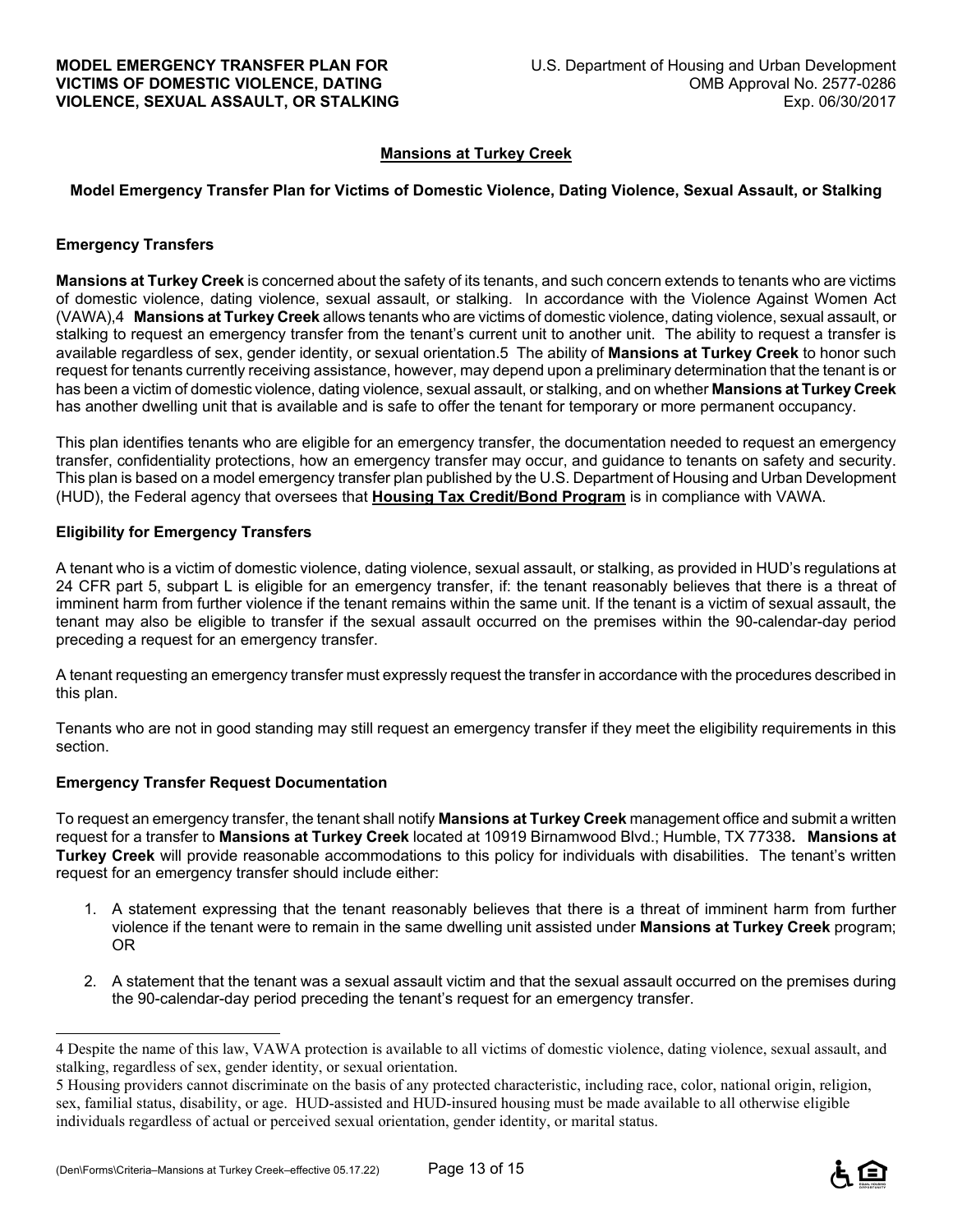#### **Confidentiality**

**Mansions at Turkey Creek** will keep confidential any information that the tenant submits in requesting an emergency transfer, and information about the emergency transfer, unless the tenant gives **Mansions at Turkey Creek** written permission to release the information on a time limited basis, or disclosure of the information is required by law or required for use in an eviction proceeding or hearing regarding termination of assistance from the covered program. This includes keeping confidential the new location of the dwelling unit of the tenant, if one is provided, from the person(s) that committed an act(s) of domestic violence, dating violence, sexual assault, or stalking against the tenant. See the Notice of Occupancy Rights under the Violence Against Women Act For All Tenants for more information about **Mansions at Turkey Creek** responsibility to maintain the confidentiality of information related to incidents of domestic violence, dating violence, sexual assault, or stalking.

#### **Emergency Transfer Timing and Availability**

**Mansions at Turkey Creek** cannot guarantee that a transfer request will be approved or how long it will take to process a transfer request. **Mansions at Turkey Creek** will, however, act as quickly as possible to move a tenant who is a victim of domestic violence, dating violence, sexual assault, or stalking to another unit, subject to availability and safety of a unit. If a tenant reasonably believes a proposed transfer would not be safe, the tenant may request a transfer to a different unit. If a unit is available, the transferred tenant must agree to abide by the terms and conditions that govern occupancy in the unit to which the tenant has been transferred. **Mansions at Turkey Creek** may be unable to transfer a tenant to a particular unit if the tenant has not or cannot establish eligibility for that unit.

If **Mansions at Turkey Creek** has no safe and available units for which a tenant who needs an emergency is eligible, **Mansions at Turkey Creek** will assist the tenant in identifying other housing providers who may have safe and available units to which the tenant could move. At the tenant's request, **Mansions at Turkey Creek** will also assist tenants in contacting the local organizations offering assistance to victims of domestic violence, dating violence, sexual assault, or stalking that are attached to this plan.

#### **Safety and Security of Tenants**

Pending processing of the transfer and the actual transfer, if it is approved and occurs, the tenant is urged to take all reasonable precautions to be safe.

Tenants who are or have been victims of domestic violence are encouraged to contact the National Domestic Violence Hotline at 1-800-799-7233, or a local domestic violence shelter, for assistance in creating a safety plan. For persons with hearing impairments, that hotline can be accessed by calling 1-800-787-3224 (TTY).

Tenants who have been victims of sexual assault may call the Rape, Abuse & Incest National Network's National Sexual Assault Hotline at 800-656-HOPE, or visit the online hotline at https://ohl.rainn.org/online/.

Tenants who are or have been victims of stalking seeking help may visit the National Center for Victims of Crime's Stalking Resource Center at https://www.victimsofcrime.org/our-programs/stalking-resource-center.

**Attachment:** Local organizations offering assistance to victims of domestic violence, dating violence, sexual assault, or stalking.